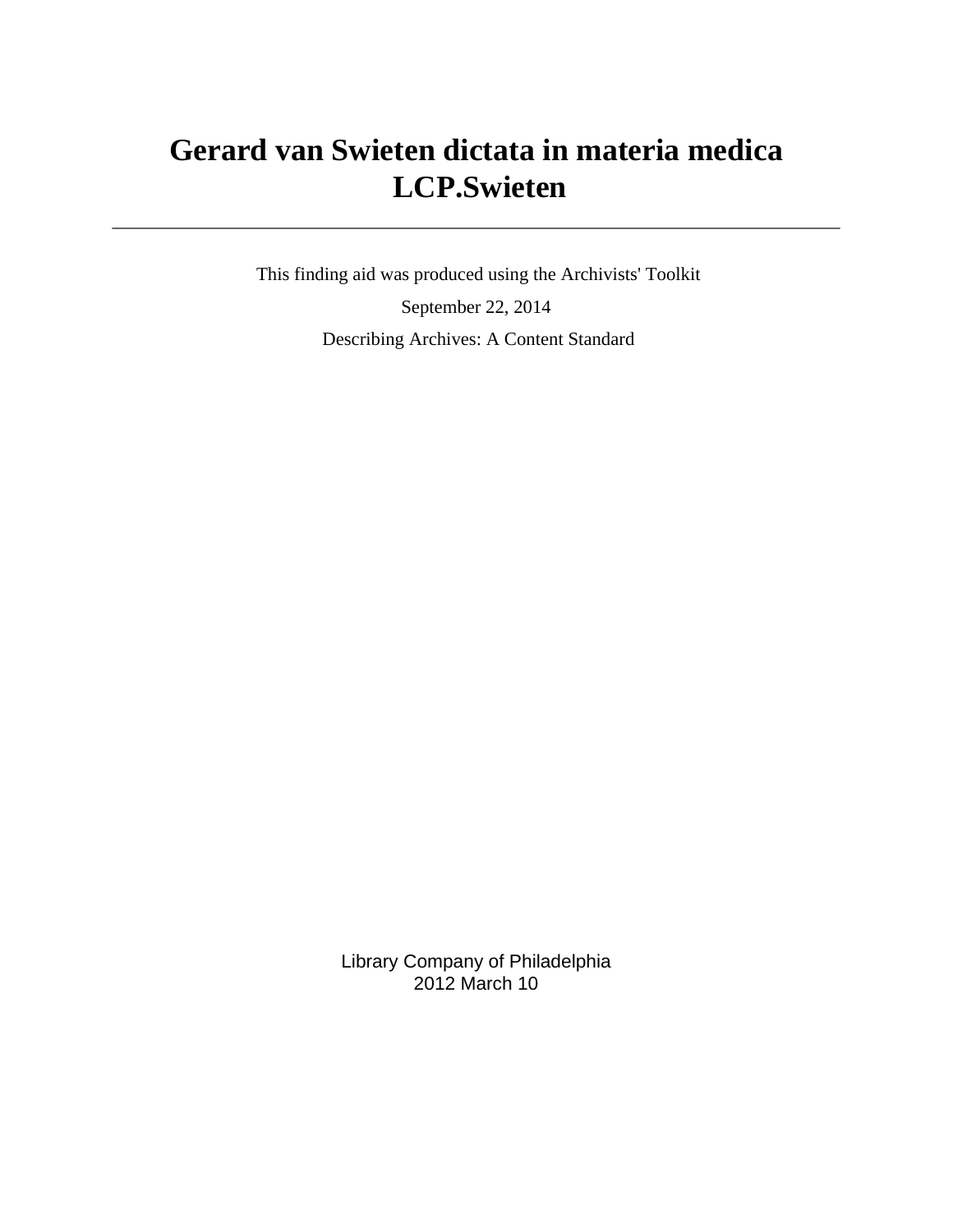# **Table of Contents**

l,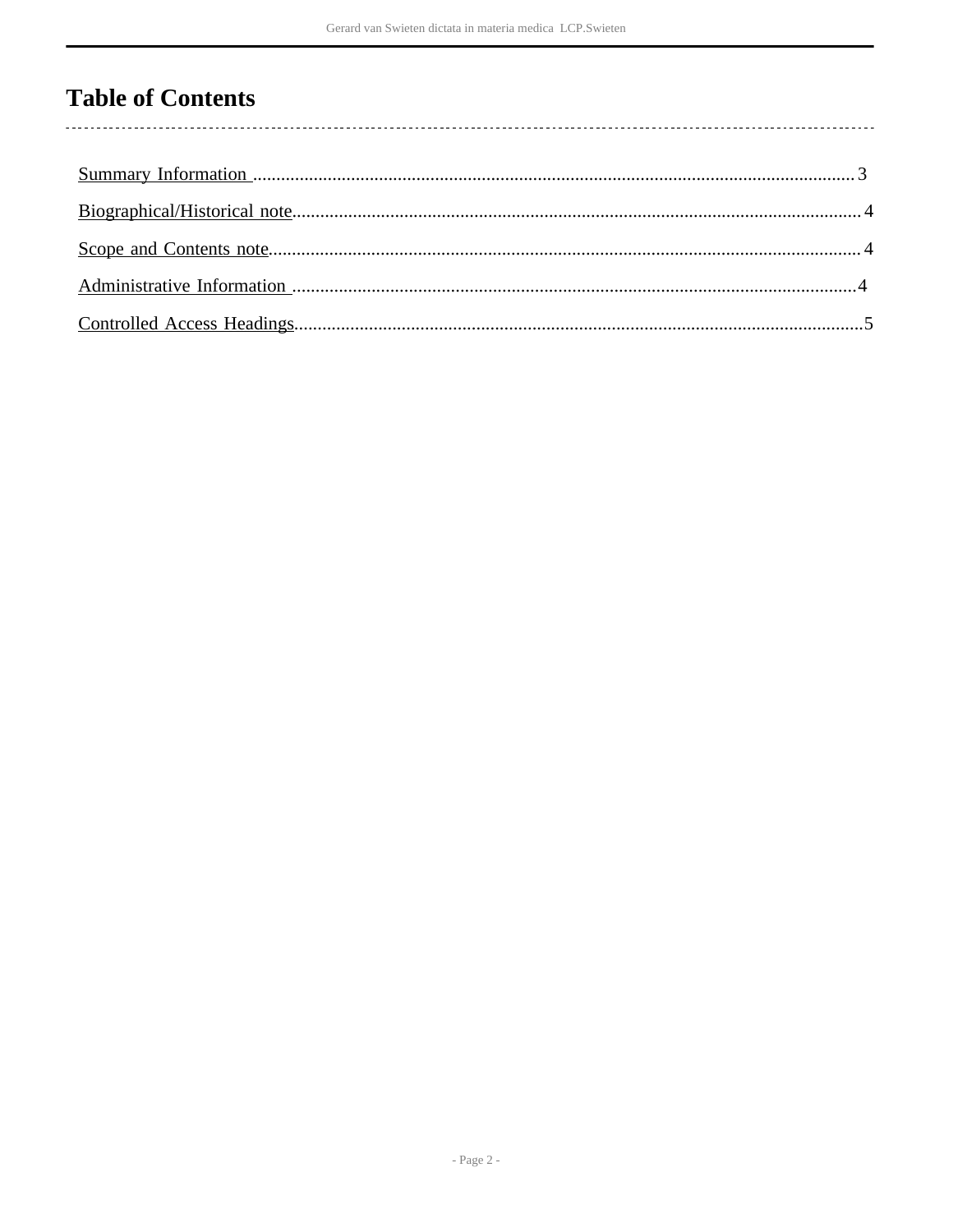# <span id="page-2-0"></span>**Summary Information**

| <b>Repository</b> | Library Company of Philadelphia                                                                                                                                                                                                                                                                                                                                                                                                                                                                  |
|-------------------|--------------------------------------------------------------------------------------------------------------------------------------------------------------------------------------------------------------------------------------------------------------------------------------------------------------------------------------------------------------------------------------------------------------------------------------------------------------------------------------------------|
| <b>Creator</b>    | Swieten, Gerard, Freiherr van, 1700-1772                                                                                                                                                                                                                                                                                                                                                                                                                                                         |
| <b>Title</b>      | Gerard van Swieten dictata in materia medica                                                                                                                                                                                                                                                                                                                                                                                                                                                     |
| Date [inclusive]  | 1733-1756                                                                                                                                                                                                                                                                                                                                                                                                                                                                                        |
| <b>Extent</b>     | 8.0 volumes                                                                                                                                                                                                                                                                                                                                                                                                                                                                                      |
| Language          | Latin                                                                                                                                                                                                                                                                                                                                                                                                                                                                                            |
| <b>Abstract</b>   | Gerard van Swieten (1770-1772) was a Dutch-Austrian physician who<br>served as the personal physician to Austrian Empress Maria Theresa in<br>1745 and transformed the Austrian health services as well as medical<br>university education. This collection consists of eight volumes of medical<br>writings in Latin concerning nutrition, pharmacy, and surgery. Several<br>pages at the beginning of Volume I, and a few pages elsewhere, are<br>translated into English on the facing pages. |

### **Preferred Citation note**

[Description and date of item], [Volume number], Gerard van Swieten dictata in materia medica, 1733-1756, Library Company of Philadelphia.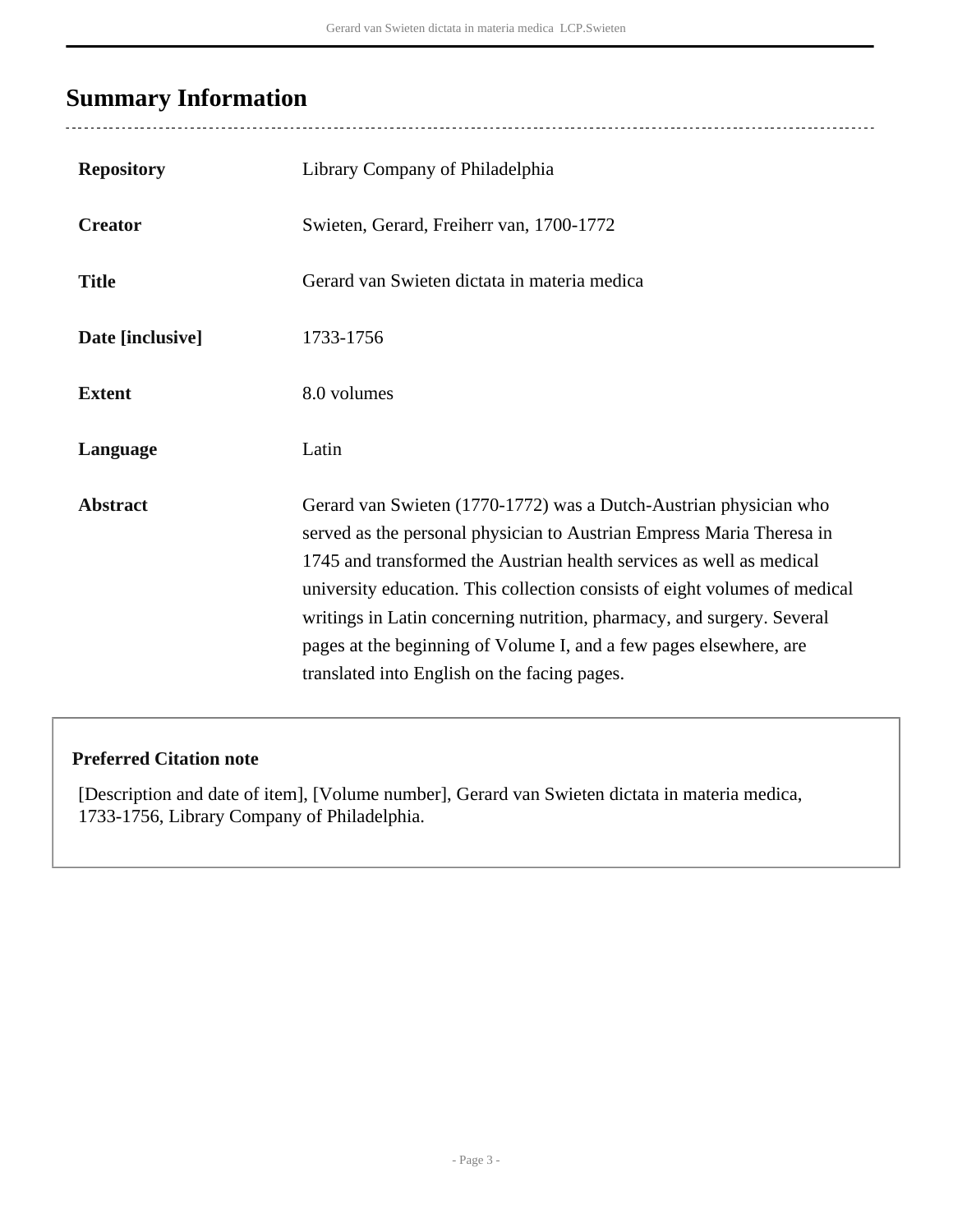## <span id="page-3-0"></span>**Biographical/Historical note**

Gerard van Swieten (1700-1772) was a Dutch-Austrian physician who served as the personal physician to Austrian Empress Maria Theresa in 1745 and transformed the Austrian health services as well as medical university education.

Born in Leiden, Gerard van Swieten obtained his education at the University of Leiden and was a student of one of the most respected physicians of the time, Hermann Boerhaave. After receiving his degree, van Sweiten lectured and became a respected physician in Leiden. Following the death of the Imperial Court physician, van Sweiten was asked to serve as the personal physician to Austrian Empress Maria Theresa and her family in Vienna.

In addition to his duties as court physician, van Sweiten focused his attention on reforming the Austrian health service and medical university education in Vienna. Through his efforts, "the teaching of lowergrade medical personnel such as midwives and barber-surgeons was improved, better-trained physicians were appointed at hospitals throughout Austria ... [and there was the] introduction of stringent control of sanitation by the State," (Kidd, page 448). Because of his efforts, the Vienna Medical School's prominence was established. He continued in his work both as physician to the Empress and her family, and in making sweeping reforms in medical education until his death in 1772. According to Kidd, "although he was an insightful scholar, a respectable scientist, and a gentle and devoted physician, it was his work in elevating the medical school of Austria into eminence that made his name renowned," (Kidd, page 449).

Bibliography:

Kidd, Mark and Irvin M. Modlin. "Van Swieten and the Renaissance of the Vienna Medical School." *World Journal of Surgery*, 2001 (25): 444-450.

### <span id="page-3-1"></span>**Scope and Contents note**

This collection consists of eight volumes of medical writings in Latin concerning nutrition, pharmacy, and surgery. Several pages at the beginning of Volume I, and a few pages elsewhere, are translated into English on the facing pages.

### <span id="page-3-2"></span>**Administrative Information**